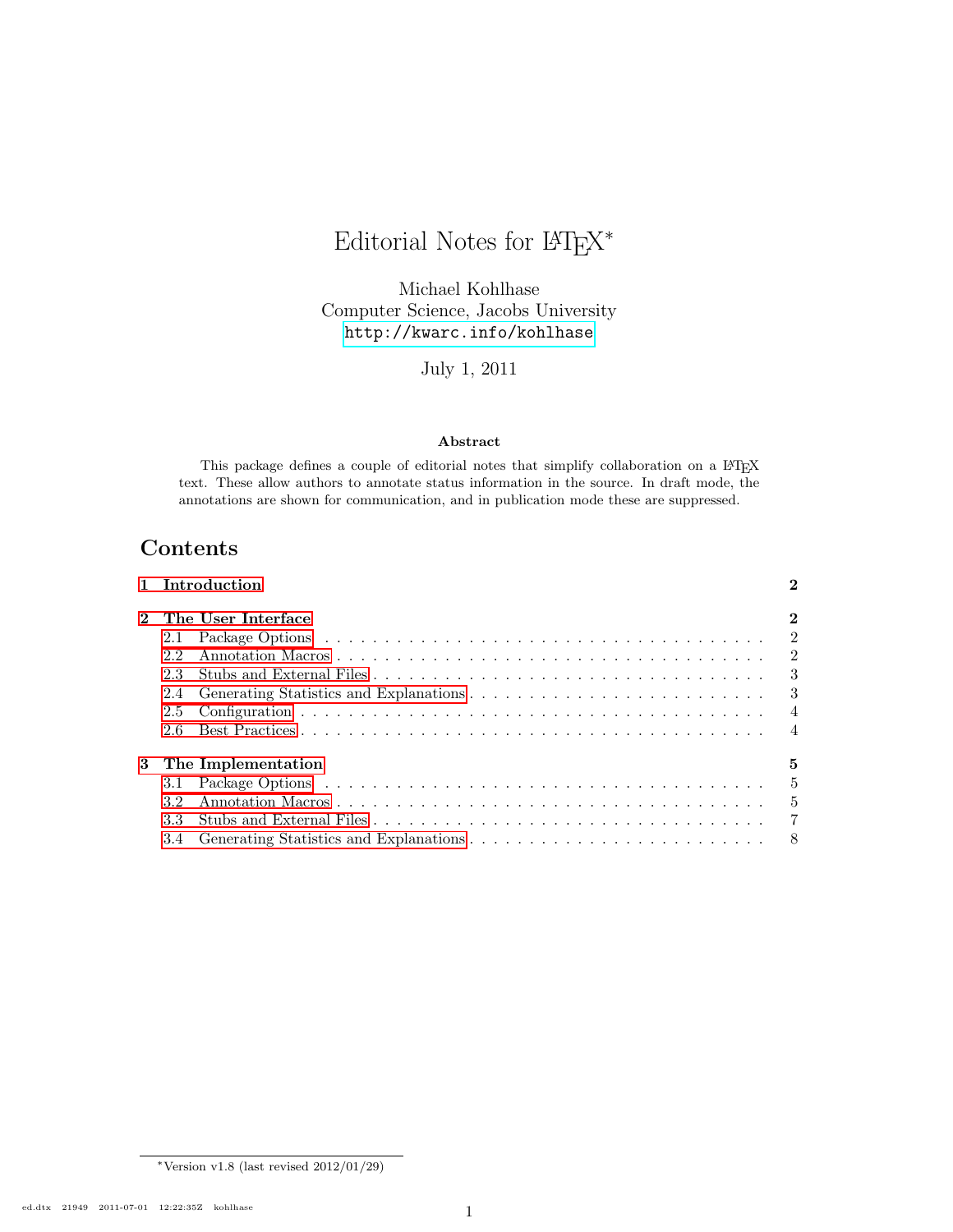# <span id="page-1-0"></span>1 Introduction

When collaborating on a document with multiple authors, communication about the status of a given passage and intentions about what to do with it, indications about issues still need to be resolved, and directives to other authors, e.g. calling for help, or passing the baton, etc. make up much of the overhead involved in collaboration. In particular, many of the necessary communicative acts are centered around specific points or passages in the document at hand. Therefore it is natural to embed the communicative acts in the document source itself. The simplest version of this is to special markers like "(\*\*\* remember to rework this before publication \*\*\*)", where the markers "(\*\*\*" and "\*\*\*)" serve as a visual aid and target for search and navigation tools in the editor. Of course this is dangerous, and we have all seen published texts with such markers still present.

The LATEX package described in here systematizes the idea and provides more conspicuous visual markers (as footnotes and margin notes) and a way of making all all of these private markers and comments invisible for publication or outside communication.

# <span id="page-1-1"></span>2 The User Interface

## <span id="page-1-2"></span>2.1 Package Options

As usual in LATEX, the package is loaded by \usepackage[ $\{options\}$ ]{ed}, where [ $\{options\}$ ] is optional and gives a comma separated list of options. The ed package takes the options show and hide, where hide is the default case, so that \usepackage{ed}, is equivalent to show \usepackage[hide]{ed}. If the show option is given, then the editorial notes are presented hide as special annotations to the document, otherwise they are completely invisible  $-$  if you take care about spaces in the source code. For instance  $text_{ext}\text{-}leat...$ . Lext will fool T<sub>E</sub>X's whitespace-collapsing algorithm and bring it to output two spaces in the document instead of just one as expected text\ednote{. . . } text should be used instead! This hide option useful for preparing "clean" version for outside consumption without losing the management metadata. In some situations the  $\langle$ marginpar decorations generated by editorial notes are disallowed, for these situations the ed package has the nomargins option that disables them. nomargins nomargins

As many classes support the draft and final options and pass them on to all loaded packages draft that will take them, the ed package supports them as aliases for show and hide. final

## <span id="page-1-3"></span>2.2 Annotation Macros

The main user macro of this package is \ednote. It is used say what you have done or what \ednote should still be done at a given point in the document. ed.sty formats it like a footnote, but with a margin note that marks the place in the text, where the note is located. Otherwise, in the presence of multiple  $\delta$  dednotes in a page it may be difficult to find the referenced locations<sup>1</sup>. Editorial notes are numbered and marked in the margin for easy recognition. \ednote also takes an optional argument that is an identifier. This allows to cross-reference ednotes in each other.

The **\edissue** macro<sup>2</sup> is a variant of **\ednote** for issues that still have to be discussed among  $\cdot$  **\edissue** the authors. For issues the labeling and cross-referencing in the optional argument is especially Is:2 useful. Note that the \issue macro which earlier versions of the ed package provided is deprecated \issue in favor of \edissue. The old \issue macro is only provided for backwards compatibility if it is not defined by other packages. For this to work, the ed package should be loaded late in the preamble.

The \tweak macro<sup>3</sup> is a variant of \ednote for marking places where we have tweaked some-<br> thing (apart from the standard way we usually use). Tw:3

EdN:1

The todo environment is an environment that can be used to mark up writing tasks. These todo

 $1$ EDNOTE: this is an example of an ednote

 $^{2}$ ISSUE: The control sequenceissue conflicts with many other macro packages, maybe we should rename it to edissue.  $3$ TWEAK: this is an example of an tweak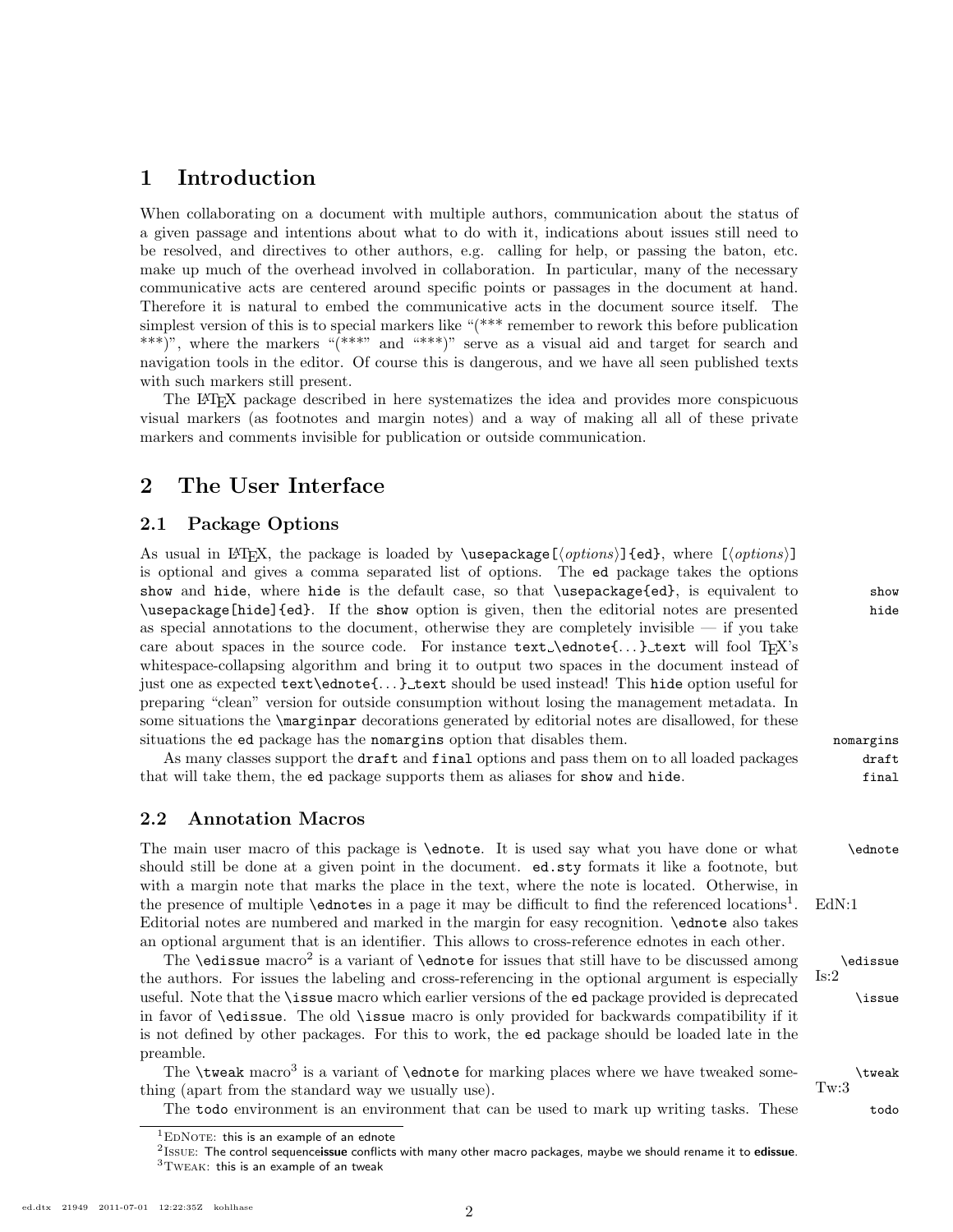are inserted into the text in a different font, so that they are conspicuous as a foreign part, and take an argument for a comment.

todolist The todolist is a variant of the todo environment which is a is an itemized list.

The following is an example, generated form the the input \begin{todolist}{an example todolist} ToDo ... \item ... \end{todolist}. To Do: an example todolist

1. lots of good examples

2. a general chapter about best practices

newpart the newpart environment can be used to mark up changed text blocks. \begin{newpart} oldpart takes an argument that is interpreted as a comment and is treated like an \ednote comment. The oldpart environment is similar to newpart but is used for old parts of text copied from another document that still need to be changed in a document. They displayed in gray, so that they can be identified better.

The annotation macros have capitalized variants (\Ednote, \edIssue, \Tweak, Todo, Newpart, Oldpart) that do not make location marks in the margin. This is convenient in situations (e.g. inside boxes or minipages) that allow footnotes, but no margin notes.

### <span id="page-2-0"></span>2.3 Stubs and External Files

In some collaborative editing situations not all participants are willing to write LAT<sub>E</sub>X, but insist on developing their proposal parts in some other word procesing software. The ed class offers the edstub edstub environment:

 $\begin{equation}$  \begin{edstub}[ $\langle exp\rangle$ ]{ $\langle file\rangle$ } marks the content of the environment as provisional (e.g. by turning it blue) and lists an external file  $(\langle file \rangle)$  as the original. Here,  $\langle exp \rangle$  is an optional reformulation of the default desription "The following blue text". The following stub

# The following blue text is only a provisional stub the Office document stub.doc contains more text which will be merged for the final document

here are some provisional ideas is generated by

\begin{edstub}{stub.doc} here are some provisional ideas \end{edstub}

edstubURI For hyperlinking  $\langle file \rangle$  the edstubURI can be used to set a URI: After setting \edstubURI{ $\langle URI \rangle$ } with a non-empty URI,  $\langle file \rangle$  is hyperlinked to  $\langle URI \rangle/\langle file \rangle$ . If  $\langle file \rangle$  is in the same directory as the current document, use \edstubURI{.}.

# <span id="page-2-1"></span>2.4 Generating Statistics and Explanations

- \ednotemessageUp to version 1.6, the ed package had an explicit macro \ednotemessage that put just before the \end{document} will generates a message with cardinality information for the ednotes into the log file. This macro is now deprecated, since the message is now automatically generated.
- \edexplanation The \edexplanation macro generates an explanation of the best practices into the document. So that if you introduce collaboration partners to the ed package, you can give them an explanation "in-place".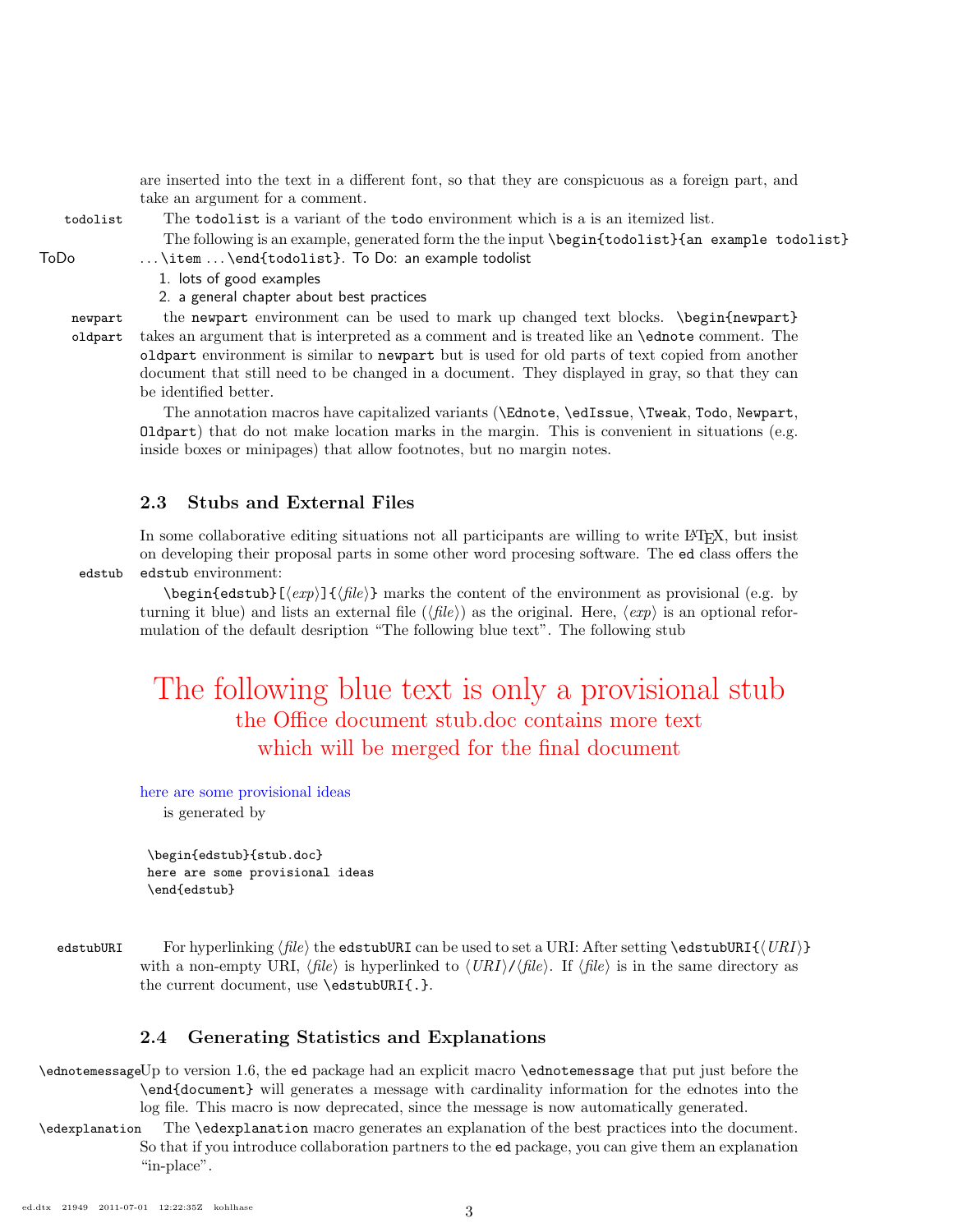# <span id="page-3-0"></span>2.5 Configuration

\ednoteshape The font shape of editorial annotations is governed by the parameter \ednoteshape the default is sans serif, specialize it to say italic by \def\ednoteshape{\it}. The labels in the margins can be tweaked (e.g. for localization:) by setting the (internal) macros \ednote@label, \tweak@label, \edissue@label, \b@todo@label, \e@todo@label.

# <span id="page-3-1"></span>2.6 Best Practices

In a situation with multiple authors, we it is advisable to use the \ednote in the following form: \ednote{author: some explanatory text} to specify the originator of the note.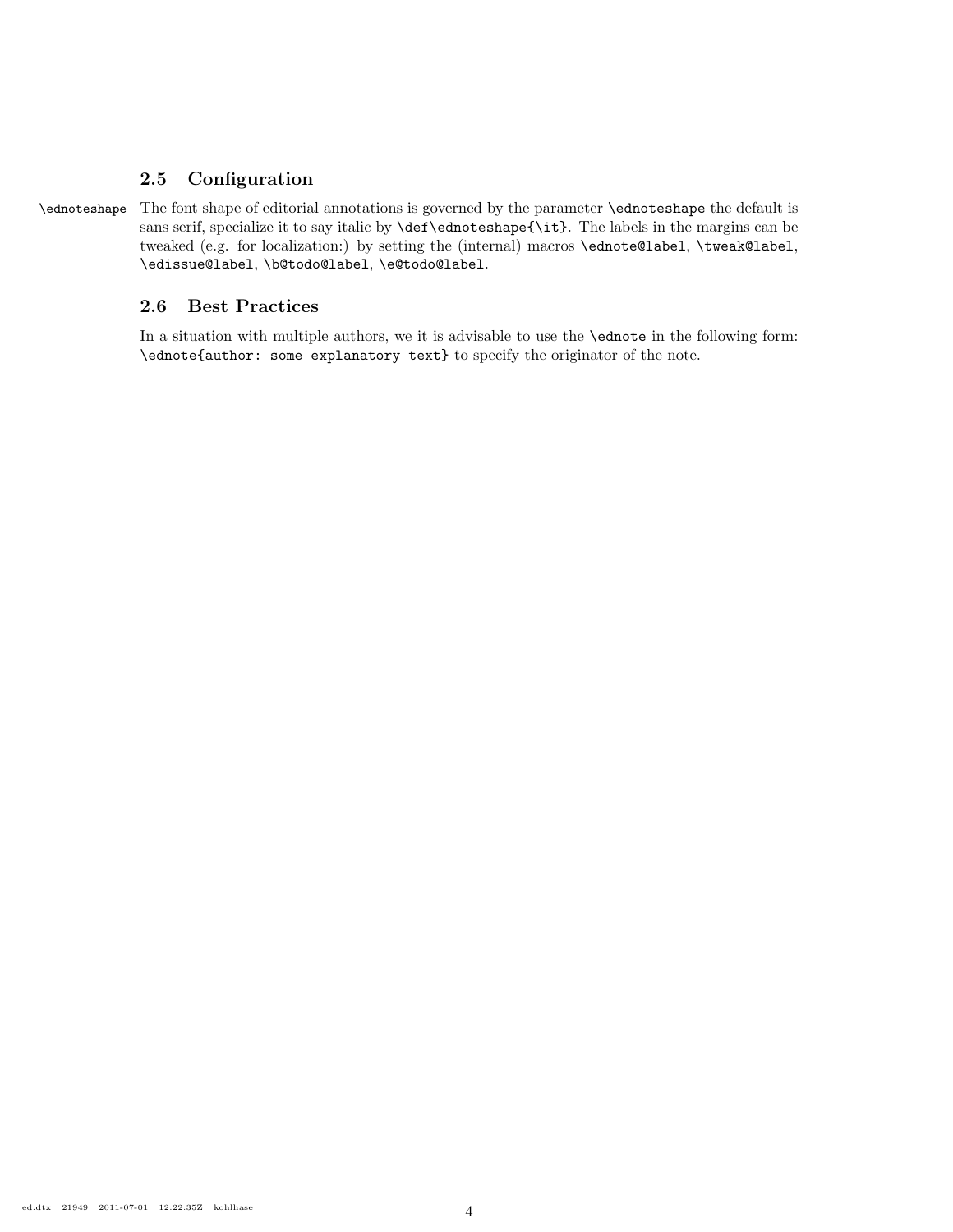# <span id="page-4-0"></span>3 The Implementation

The implementation is rather standard. We first set up the options for the package.

# <span id="page-4-1"></span>3.1 Package Options

The main switch is \showednotes, which governs the visibility of the annotations.

```
1 (*package)
```
- 2 \newif\ifshowednotes\showednotesfalse
- 3 \newif\ifmargins\marginstrue

the next step is to declare the package options, they just set \showednotes switch accordingly.

```
4 \DeclareOption{show}{\showednotestrue\message{ed.sty: showing ednotes}}
5 \DeclareOption{hide}{\showednotesfalse\message{ed.sty: hiding ednotes}}
6 \DeclareOption{draft}{\showednotestrue\message{ed.sty: showing ednotes}}
7 \DeclareOption{final}{\showednotesfalse\message{ed.sty: hiding ednotes}}
8 \DeclareOption{nomargins}{\marginsfalse}
9 \ProcessOptions
```
The next step is to load the verbatim or paralist packages, so that we can either comment out the or use the compactenum environment for todo lists.

```
10 \ifshowednotes
11 \RequirePackage{paralist}
12 \RequirePackage{xcolor}
13 \lambdaelse
14 \RequirePackage{verbatim}
15 \fi
```
This ends the package setup code, so we can come to the implementation of the functionality of the package.

## <span id="page-4-2"></span>3.2 Annotation Macros

\ednoteshape We start with the configuration part, predefining \epdnoteshape to be sans serif.

```
16 \newcommand\ednoteshape{\sffamily}
```
The next step is to set up a counter for the editorial annotations

```
17 \newcounter{ednote}
```
\ed@foot The internal macro \ed@foot is used to actually make the annotations, it is used by the interface macros to give the annotations. It takes three arguments: A comment text that goes into the footnote, a type descriptor, and an identifiers.

```
18 \newcommand\ed@foot[3]% text, type, label
19 {\def\@test{#3}\footnotetext[\arabic{ednote}]%
20 {{\scshape{#2}\if\@test\@empty\else\label{ed:#3}[{#3}]\fi:} \ednoteshape #1}}
```
\ed@footnote extends the \ed@foot to a complete footnote 21 \newcommand\ed@footnote[3]{\footnotemark[\arabic{ednote}]\ed@foot{#1}{#2}{#3}}

```
\ed@margin The internal macro \ed@margin makes a \marginpar annotation if allowed.
```

```
22 \newcommand\ed@margin[1]{\ifmargins\marginpar{#1}\fi}
```
- \Ed@note Another internal macro \Ed@note adds label management to \ed@foot
	- 23 \newcommand\Ed@note[3]% text, type, label
	- 24 {\addtocounter{ednote}{1}\message{#2!}%
	- 25 \ifshowednotes\ed@footnote{#1}{#2}{#3}\fi}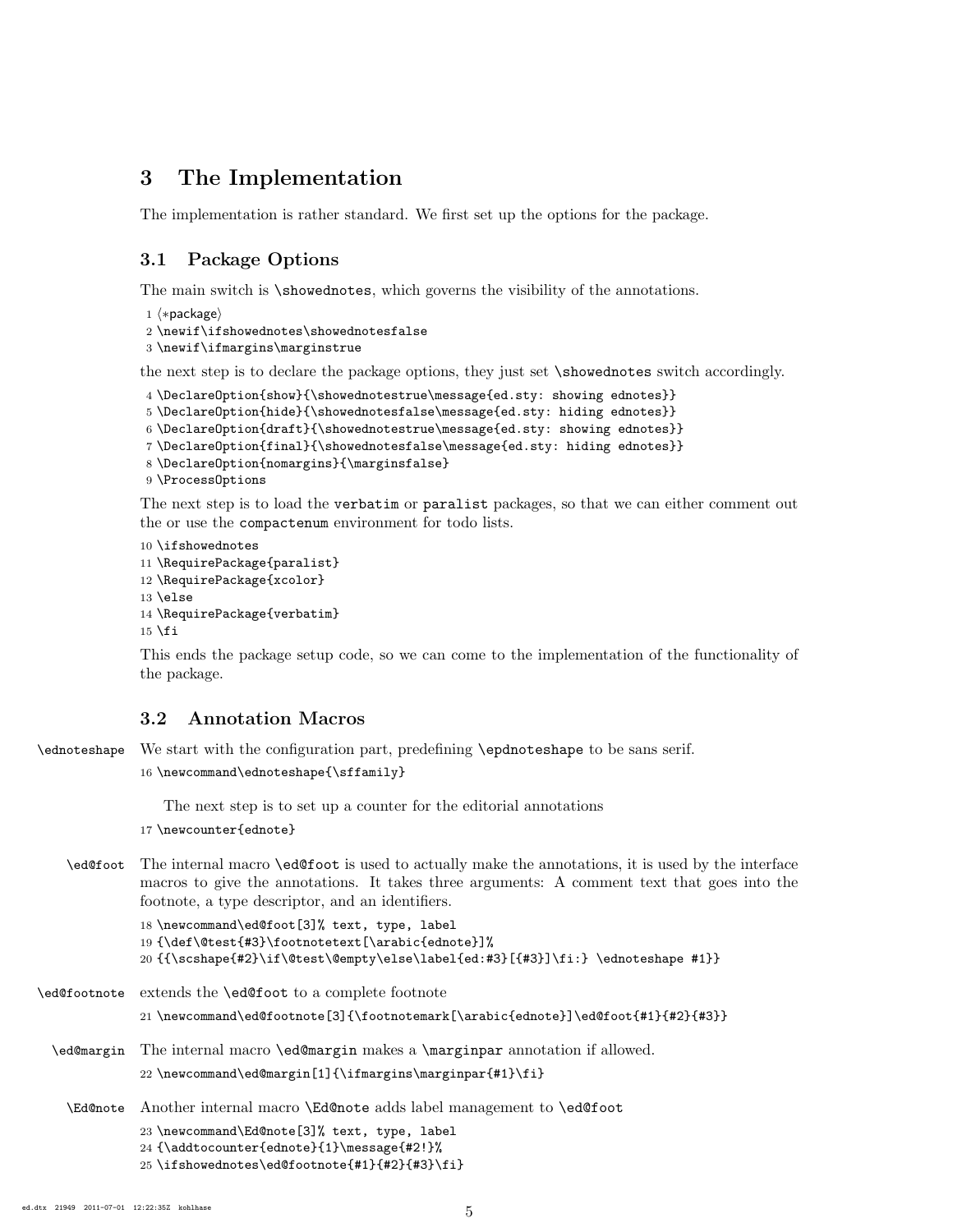|               | \ed@note \ed@note is a variant of \Ed@note that also makes an identifying mark in the margin.                                                                                                                                                                                                    |
|---------------|--------------------------------------------------------------------------------------------------------------------------------------------------------------------------------------------------------------------------------------------------------------------------------------------------|
|               | 26 \newcommand\ed@note[4]% text, type, label, margin<br>27 {\Ed@note{#1}{#2}{#3}\ifshowednotes\ed@margin{#4:\arabic{ednote}}\fi}                                                                                                                                                                 |
| \ednotelabel  |                                                                                                                                                                                                                                                                                                  |
|               | 28 \newcommand\ednote@label{EdNote}<br>29 \newcommand\ednote@margin{EdN}<br>30 \newcommand\ednotelabel[1]{\def\ednote@label{#1}}<br>31\newcommand\ednotemargin[1]{\def\ednote@margin{#1}}                                                                                                        |
| \ednote       | with the <b>\Ed@note</b> and <b>\ed@note</b> macros it is very simple to get the desired functionality of<br>\Ednote and \ednote:                                                                                                                                                                |
|               | 32 \newcommand{\Ednote}[2][]{\Ed@note{#2}\ednote@label{#1}}<br>33 \newcommand{\ednote}[2][]{\ed@note{#2}\ednote@label{#1}\ednote@margin}                                                                                                                                                         |
| \tweaklabel   |                                                                                                                                                                                                                                                                                                  |
|               | 34 \newcommand\tweaklabel[1]{\def\tweak@label{#1}}<br>35 \newcommand\tweak@label{Tweak}<br>36 \newcommand\tweakmargin[1]{\def\tweak@margin{#1}}<br>37 \newcommand\tweak@margin{Tw}                                                                                                               |
|               | \tweak and of course for \tweak:                                                                                                                                                                                                                                                                 |
|               | 38\newcommand{\tweak}[2][]{\ed@note{#2}\tweak@label{#1}\tweak@margin}<br>39 \newcommand{\Tweak}[2][]{\Ed@note{#2}\tweak@label{#1}}                                                                                                                                                               |
| \edissuelabel |                                                                                                                                                                                                                                                                                                  |
|               | 40 \newcommand\edissue@label{Issue}<br>41 \newcommand\edissuelabel[1]{\def\edissue@label{#1}}<br>42 \newcommand\edissue@margin{Is}<br>43\newcommand\edissuemargin[1]{\def\edissue@margin{#1}}                                                                                                    |
| \edissue      |                                                                                                                                                                                                                                                                                                  |
|               | 44 \providecommand{\issue}[2][]{\ed@note{#2}\edissue@label{#1}\edissue@margin}<br>45\providecommand{\Issue}[2][]{\Ed@note{#2}\edissue@label{#1}}<br>46 \newcommand{\edissue}[2][]{\ed@note{#2}\edissue@label{#1}\edissue@margin}<br>47\newcommand{\edIssue}[2][]{\Ed@note{#2}\edissue@label{#1}} |
| Ed@part       | For the text status environments Newpart and Oldpart we also set up an internal macro that does<br>the work.                                                                                                                                                                                     |
|               | 48 \newenvironment{Ed@part}[3]% text, mess, start<br>49 {\addtocounter{ednote}{1}\edef\new@number{\theednote}\message{#2!\new@number}<br>50\ifshowednotes\ed@foot{#1}{#2}{}\fi}<br>$51 \; {\rm {\{}}\}$                                                                                          |
| ed@part       | and one that makes the margin pars.                                                                                                                                                                                                                                                              |
|               | 52 \def\ed@part#1#2#3#4% text, mess, start, margin<br>53 {\Ed@part{#1}{#2}{#3}\ifshowednotes\ed@margin{#4:\new@number}\fi}<br>54 \def\ended@part#1{\endEd@part\ifshowednotes\ed@margin{#1:\new@number}\fi}                                                                                       |
| newpartlabels |                                                                                                                                                                                                                                                                                                  |
|               | 55 \newcommand\b@newpart@label{BegNP}\newcommand\e@newpart@label{EndNP}<br>56 \newcommand\b@newpart@margin{BNP}\newcommand\e@newpart@margin{ENP}<br>57\newcommand\newpartmargins[2]{\def\b@newpart@margin{#1}\def\e@newpart@margin{#2}}                                                          |
| newpart       | We instantiate it for the newpart environment                                                                                                                                                                                                                                                    |
|               | 58 \newenvironment{Newpart}[1]{\Ed@part{#1}{New Part}\b@newpart@label}{\endEd@part}<br>59 \newenvironment{newpart}[1]{\ed@part{#1}{New Part}\b@newpart@label\b@newpart@margin}{\ended@part\e@newpart@ma                                                                                          |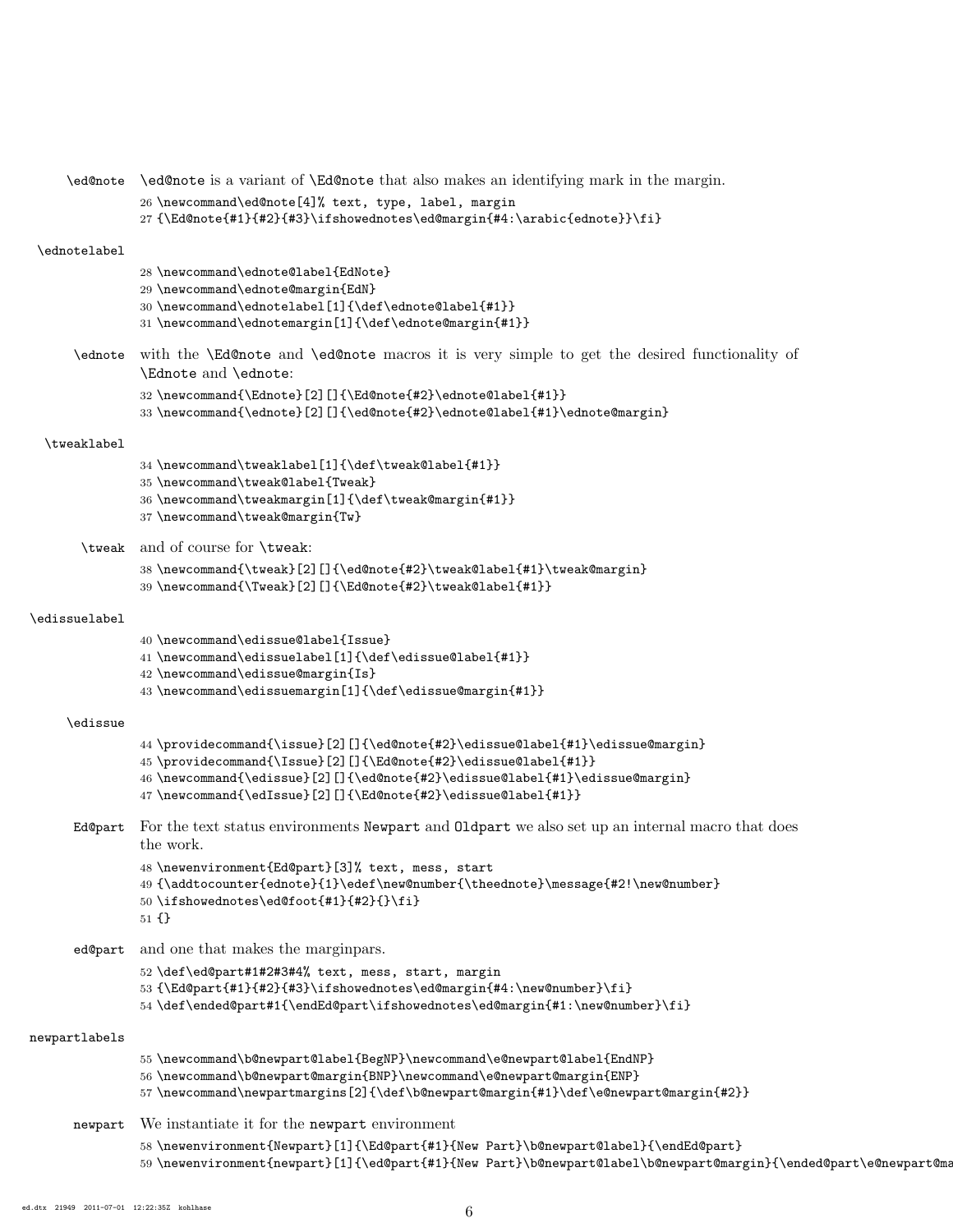#### oldpartlabels

- \newcommand\oldpartlabels[2]{\def\b@oldpart@label{#1}\def\e@oldpart@label{#2}}
- \newcommand\oldpartmargins[2]{\def\b@oldpart@margin{#1}\def\e@oldpart@margin{#2}}
- \newcommand\b@oldpart@label{BegOP}\newcommand\e@oldpart@label{EndOP}
- \newcommand\b@oldpart@margin{BOP}\newcommand\e@oldpart@margin{EOP}

oldpart and of course for the oldpart environment

- \newenvironment{Oldpart}[1]%
- {\Ed@part{#1}{Old Part}\b@oldpart@label\ifshowednotes\color{gray}\fi}
- {\endEd@part}
- \newenvironment{oldpart}[1]%
- {\ed@part{#1}{Old Part}\b@oldpart@label\b@oldpart@margin\ifshowednotes\color{gray}\fi}
- {\ended@part\e@oldpart@margin}

#### todolabel

- \newcommand\todolabels[2]{\def\b@todo@label{#1}\def\e@todo@label{#2}}
- \newcommand\todomargins[2]{\def\b@todo@margin{#1}\def\e@todo@margin{#2}}
- \newcommand\b@todo@label{ToDo}\newcommand\e@todo@label{Done}
- \newcommand\b@todo@margin{ToDo}\newcommand\e@todo@margin{Done}
- todo How we define the todo environment depends on the \showednotes switch (or the package option). If we hide annotations, todo is set to comment from the comment package, otherwise the body is set in sans serif font for emphasis.
	- \newenvironment{Todo}[1]%
	- {\Ed@part{#1}{To Do}\b@todo@label\ifshowednotes\bgroup\ednoteshape\else\comment\fi}
	- {\endEd@part\e@todo@label\ifshowednotes\egroup\else\endcomment\fi}
	- \newenvironment{todo}[1]%

 {\ed@part{#1}{To Do}\b@todo@label\b@todo@margin\ifshowednotes\bgroup\ednoteshape\else\comment\fi} {\ended@part\e@todo@margin\ifshowednotes\egroup\else\endcomment\fi}

- todolist How we define the todolist environment depends on the \showednotes switch (or the package option). If we hide annotations, todolist is set to comment from the comment package, otherwise it is set to an itemize.
	- \newenvironment{Todolist}[1]{% the comment
		- \ifshowednotes\message{todolist!}{{\ednoteshape To Do: #1}}\bgroup\ednoteshape\begin{compactenum}% \else\comment%
		- \fi}
		- {\ifshowednotes\end{compactenum}\egroup\else\endcomment\fi}
		- \newenvironment{todolist}[1]{\ifshowednotes\ed@margin{{\ednoteshape ToDo}}\Todolist{#1}\fi}
		- {\endTodolist}

#### musings

\newenvironment{musings}{\ifshowednotes\color{blue}\fi}{}

#### \edstubURI

- \def\ed@stubURI{}
- 89 \newcommand\edstuURI[1]{\gdef\ed@stubURI{#1}}

## <span id="page-6-0"></span>3.3 Stubs and External Files

### edstub

- \newif\ifhref\hreffalse
- \AtBeginDocument{\@ifpackageloaded{hyperref}{\hreftrue}{\hreffalse}}
- 92 \newenvironment{edstub}[2][]
- {\def\@test{#1}\begin{center}\huge\color{red}
- \ifx\@test\@empty The following blue text \else #1 \fi is only a provisional stub\\\Large the Office document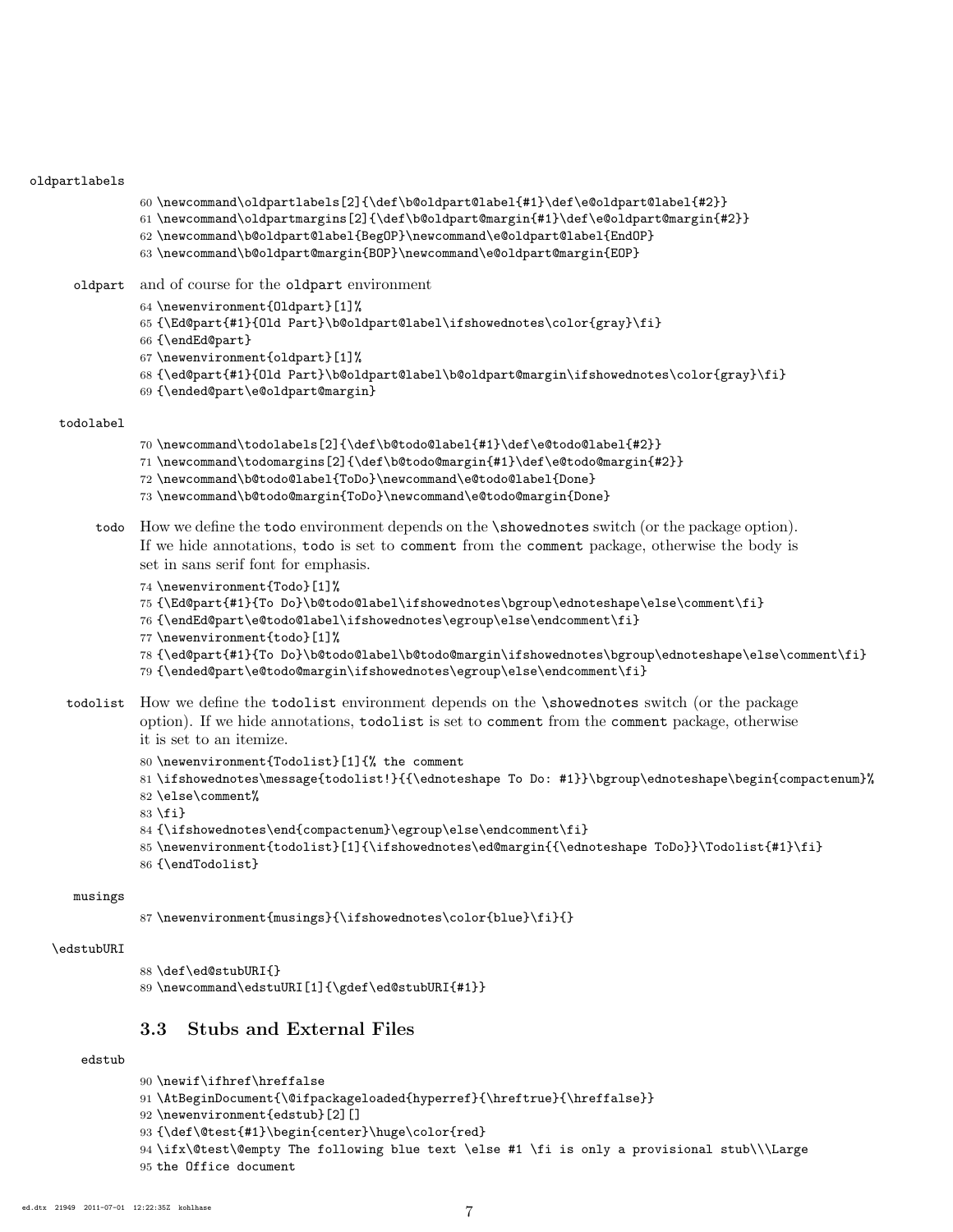```
96 \ifx\ed@stubURI\@empty{#2}\else\ifhref\href{\ed@stubURI}{#2}\else{#2}\fi\fi\
97 contains more text\\which will be merged for the final document
98 \end{center}\color{blue}}
99 {}
```
### <span id="page-7-0"></span>3.4 Generating Statistics and Explanations

```
\ednotemessage The \@ednotemessage makes use of the counter ednote and generates a message.
               100 \newcommand\@ednotemessage{\ifnum\value{ednote}>0\typeout{}%
               101 \typeout{There are still \arabic{ednote} EdNotes, New/Oldparts, and Issues to resolve!}%
               102 \typeout{}\fi}
                we output it automtatically at the end of the log file.
               103 \AtEndDocument{\@ednotemessage}
\ednotemessage The old \ednotemessage is now deprecated
               104 \newcommand\ednotemessage{\PackageWarning{ed}{The '\ednotemessage' macro is obsolete, the message
               105 is generated automatically now.}}
\edexplanation The \edexplanation macro makes use of the todolist environment.
               106 \newcommand\edexplanation{\todolist{we will use the ednote system to communicate}
               107 \item use the {\tt{\char92ednote\char123author: some explanatory text\char125}}
               108 like a footnote to say what you have done or what should still be
               109 done\ednote{MiKo: this is an example of an ednote}. Ednotes are numbered and
               110 marked in the margin for easy recognition.
               111 \item use the {\tt{\char92issue\char123author: explanation of the
               112 issue\char125}} variant of ednote for issues\issue{this is an example of
               113 an issue} that still have to be discussed.
               114 \item finally, the {\tt{todolist}} environment is a list environment that can be
               115 used to mark up todo lists. This explanation is an example of a todo list, it
               116 is inserted into the text in a different font.
               117 \item the {\tt{newpart}} environment can be used to mark up changed text blocks.
               118 {\tt{\char92begin\char123newpart\char125}} takes an argument that is
               119 interpreted as a comment and is treated like an {\tt{\char92ednote}} comment.
               120 \item the {\tt{oldpart}} environment is similar to {\tt{newpart}} but is used
               121 for old parts of text copied from another document that still need to be
               122 changed in a document.
               123 \item putting the macro {\tt{\char92ednotemessage}} just before the
               124 {\tt{char92end\char123document\char125}} will generate a message with
               125 cardinality information for the ednotes into the log file.
               126 \item all of these text decorations and meta-annotations are only inserted into
               127 the text, if the {\tt{show}} package option in the {\tt{\char92 usepackage}}
               128 directive in the preamble of the document is set: {\tt{\char92
               129 usepackage[show]\char123ed\char125}} will show the decorations, while
               130 {\tt{\char92 usepackage\char123ed\char125}} will not. This is useful for
               131 preparing ''clean'' version for outside consumption without loosing the
               132 management metadata.
               133 \endtodolist}
               134 \langle/package\rangle
```